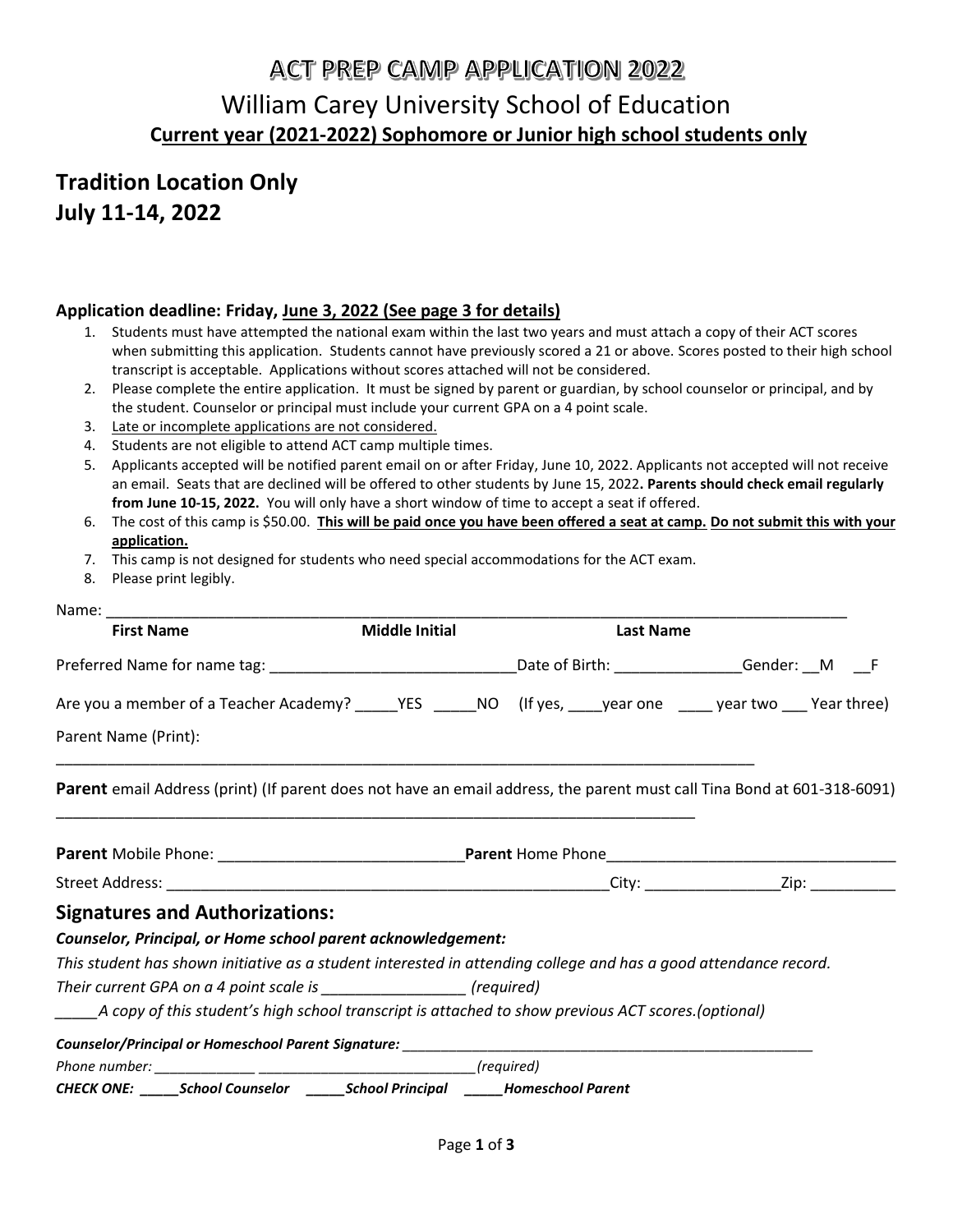#### *Parent acknowledgement:*

*By signing below, I approve of my child attending the WCU ACT Camp. I understand that the cost to attend camp is \$50.00, due upon acceptance of a seat offer for camp. I agree to help in any way necessary to insure that they attend the entire camp.* 

*I will monitor email closely during this entire application process and understand that deadlines are firm. If my student receives a seat offer, I will receive that email notice between June 10-15, 2022. I understand that I will have 48 hours to respond and accept that offer before it is withdrawn. Communications concerning other deadlines are sent via parent email as the process unfolds. (If you do not have an email address, call Tina Bond at the number provided below).*

*I authorize WCU and its assignees to use pictures taken at this camp for publicity purposes for this program. I understand that by applying for this camp, I am authorizing communications from WCU pertaining to programs offered.*

| Parent Signature: | Date: |  |
|-------------------|-------|--|
|                   |       |  |

#### *Student acknowledgement:*

*I am currently enrolled at \_\_\_\_\_\_\_\_\_\_\_\_\_\_\_\_\_\_\_\_\_\_\_\_\_\_\_\_\_\_\_\_\_\_\_\_\_\_\_\_\_\_\_\_\_\_\_\_\_\_\_\_\_\_\_\_\_ High School as a*

*\_\_\_\_\_\_\_Sophomore \_\_\_\_\_\_\_\_ Junior. (Only sophomore and Junior are accepted)*

*\_\_\_\_ I understand that I have to have taken the national ACT exam within the last two years and a copy of my scores must be submitted with this application. (This is obtained easiest by attaching a copy of your high school transcript if you don't have an official score report to submit)*

*I understand that if I am accepted I must show proof of registration for the July 16, 2022 national exam by June 15, 2022 or I forfeit my seat at this camp. NOTE: To register, create an account at www.act.org. The writing portion is not required in Mississippi) This information is subject to change by ACT and WCU recommends that you look at the dates online to verify. WCU does not take responsibility for changes made by ACT.*

*Are you already registered for the ACT test to be given on July 17, 2022? (no other date is acceptable)*

*\_\_\_YES (please log back into your ACT account and verify that you have listed WCU as a score recipient. Attach registration confirmation showing that scores are to be released to WCU)*

*\_\_\_\_No (You can wait until you receive a seat offer to do so, this does not affect your acceptance to camp)*

*I would like to be considered for this camp and I am committed to do what it takes to raise my ACT score for college acceptance purposes. If I find that I cannot attend the camp in its entirety, I will immediately relinquish my seat giving someone else an opportunity to utilize this camp.*

*I authorize WCU and its assignees to use pictures taken at this camp for publicity purposes for this program. I understand that by applying for this camp, I am authorizing communications by WCU pertaining to programs offered.*

*I understand that proper conduct, language, and clothing attire is required daily at the WCU ACT Camp. I agree to adhere to those requirements as outlined on the WCU website. If I decline to follow those requirements, I understand that a parent will be contacted, I will forfeit the remainder of camp, and my camp fee will not be refunded.* 

*Please tell us how you knew about this camp:*

| Counselor or Teacher                     | Feacher Academv | riena | Newspaper, Radio or TV | Another |
|------------------------------------------|-----------------|-------|------------------------|---------|
| person in my family attended in the past | Other (specify) |       |                        |         |

| Student Sianature: | Date. |
|--------------------|-------|
|                    |       |

NOTE: See page 3 for instructions on submitting your application. Only submit pages 1 and 2.